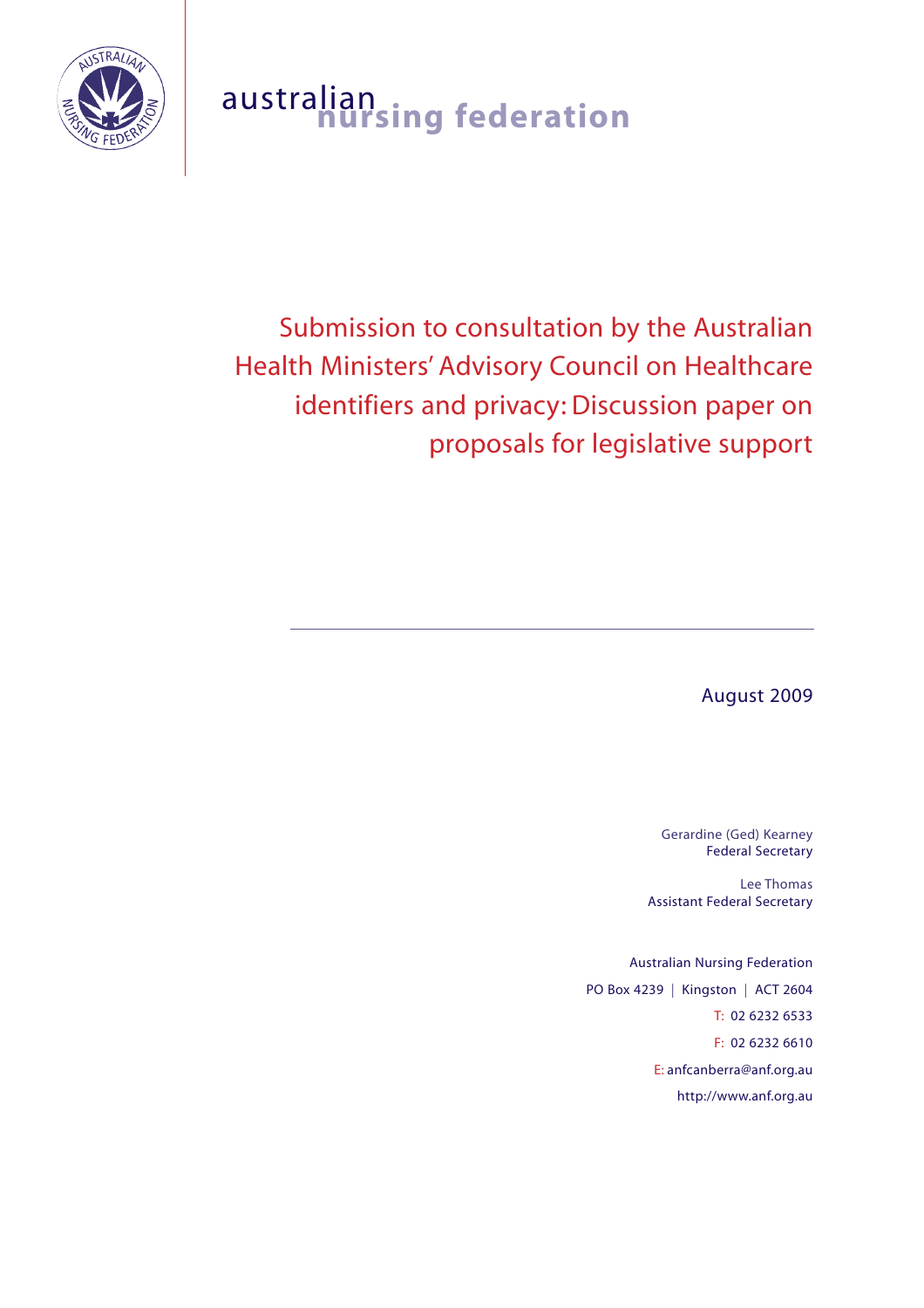## 1. Introduction

The Australian Nursing Federation (ANF) was established in 1924. The ANF is the largest professional and industrial organisation in Australia for nurses and midwives, with Branches in each State and Territory of Australia.

With a membership of over 170,000 nurses and midwives, members are employed in a wide range of enterprises in urban, rural and remote locations in both the public and private sectors. The core business for the ANF is the professional and industrial representation of our members and the professions of nursing and midwifery.

The ANF participates in the development of policy relating to nursing and midwifery practice and professionalism, nursing and midwifery regulation, health, community services, veterans' affairs, education, training, occupational health and safety, industrial relations, social justice, human rights, immigration, foreign affairs and law reform.

The ANF is pleased to provide comment to the Australian Health Ministers' Advisory Council (AHMAC) in the development of the legislation which will support the establishment and implementation of national healthcare identifiers and enhanced arrangements for the privacy of health information.

# 2. The nursing and midwifery professions

Nurses and midwives form the largest health profession in Australia, providing health care to people across their lifespan. Nurses and midwives are the most geographically dispersed health professionals in Australia, working in homes, schools, communities, general practice, local councils, industry, offshore territories, aged care, retrieval services, rural and remote communities, Aboriginal and Torres Strait Islander health services, hospitals, the armed forces, universities, mental health facilities, statutory authorities, general businesses, and professional organisations.

There is a combined total of 244,360 registered and enrolled nurses actually employed in nursing in Australia, with 18,297 of these being midwives.<sup>1</sup> Nurses and midwives comprise over 55% of the entire health workforce.2

Numerically then, they make up the majority proportion of the health workforce and the nature of their knowledge, skills, experience and work means they are located in most practice environments in the health and aged care sector. This breadth of their interactions with the community means that they will play a central role in the use of electronic systems developed to manage healthcare records, including the use of healthcare identifiers.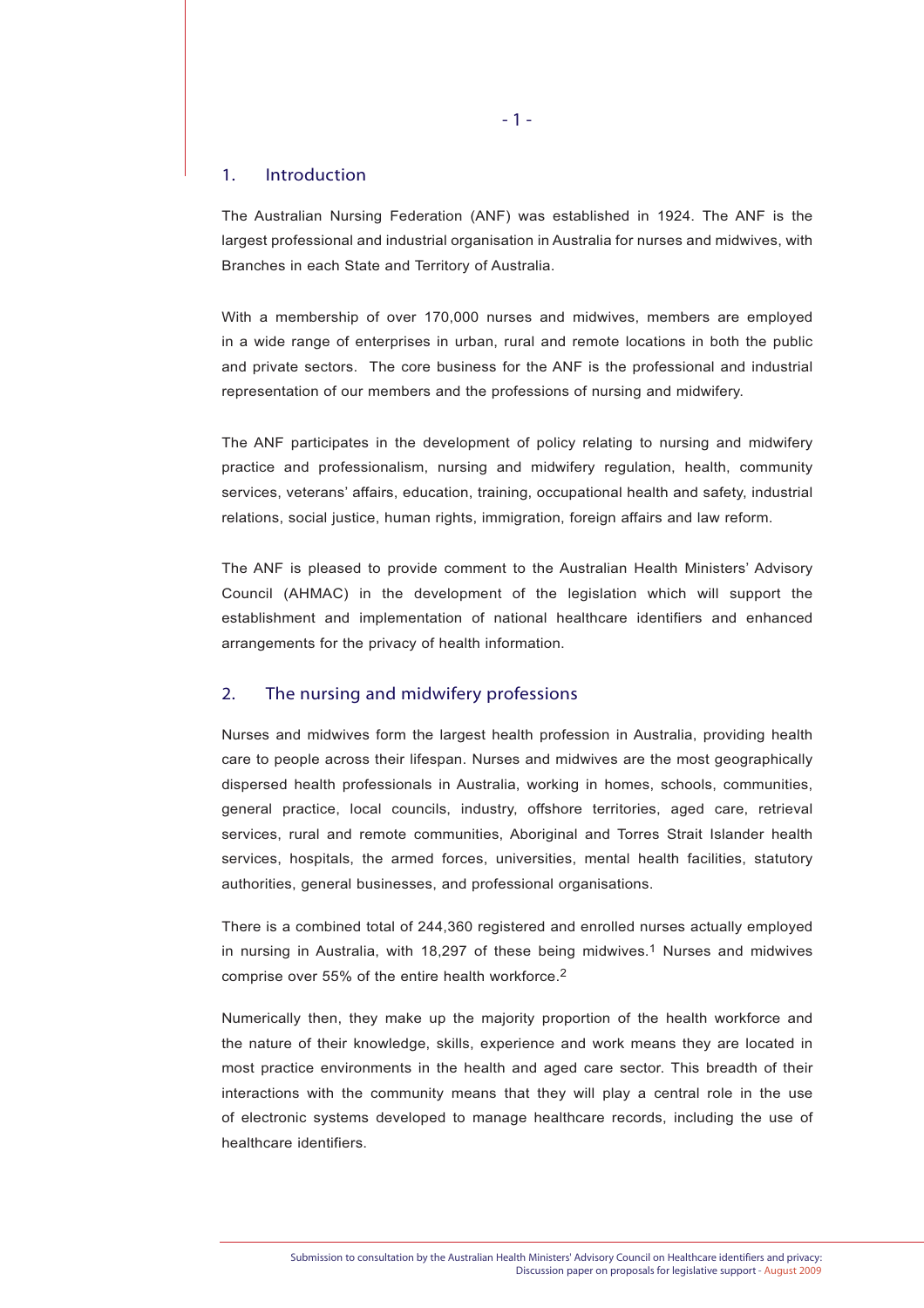## 3. E-Health

The introduction to the Australian Health Ministers' Conference publication National E-Health Strategy: Summary 2008 quite rightly points out that

*Australia has one of the best health systems in the world based on the health outcomes of its citizens. However, maintaining or improving the health outcomes of Australians will require a fundamental change in approach to the way health care is delivered in this country.3* 

Part of that 'fundamental change' is the way in which health information is managed across the health and aged care sectors. The moves to electronic systems for health information management will mean more timely access to information for nurses, midwives, other health professionals and consumers of health and aged care services. Benefits will include the ability to: retrieve, transfer and utilise information across primary, secondary and tertiary sectors within the health and aged care systems; access a person's personal health history (Individual Electronic Health Record), reducing the need to recite their full history or remember their medicines regime with every visit to a different health professional; and consult, diagnose and advise treatment across remote sites in a more interactive manner.

The National Health and Hospitals Reform Commission (NHHRC), has strongly advocated for the introduction of a person-controlled electronic health record as being essential to improving communication in the healthcare sector. In their final report, *A Healthier Future for all Australians*, the NHHRC says

*We want our future health system to be powered by the smart use of data and enabled by the electronic flow of essential information between individuals and the health professionals from whom they seek care and advice….Data should enhance decision-making, drive improvements in clinical practice, guide how resources are marshalled and employed and provide the basis for feedback loops to promote improvement in access to, and quality and efficiency of, care.4*

The ANF fully supports the introduction of e-health capabilities within all health and aged care settings across the country. In order to gain maximum potential from electronic information management systems, the ANF continues to advocate on behalf of nurses and midwives – as noted already, the largest single component of the health and aged care workforce – in terms of inclusion in consultation on all aspects of planning, implementation and evaluation of such systems.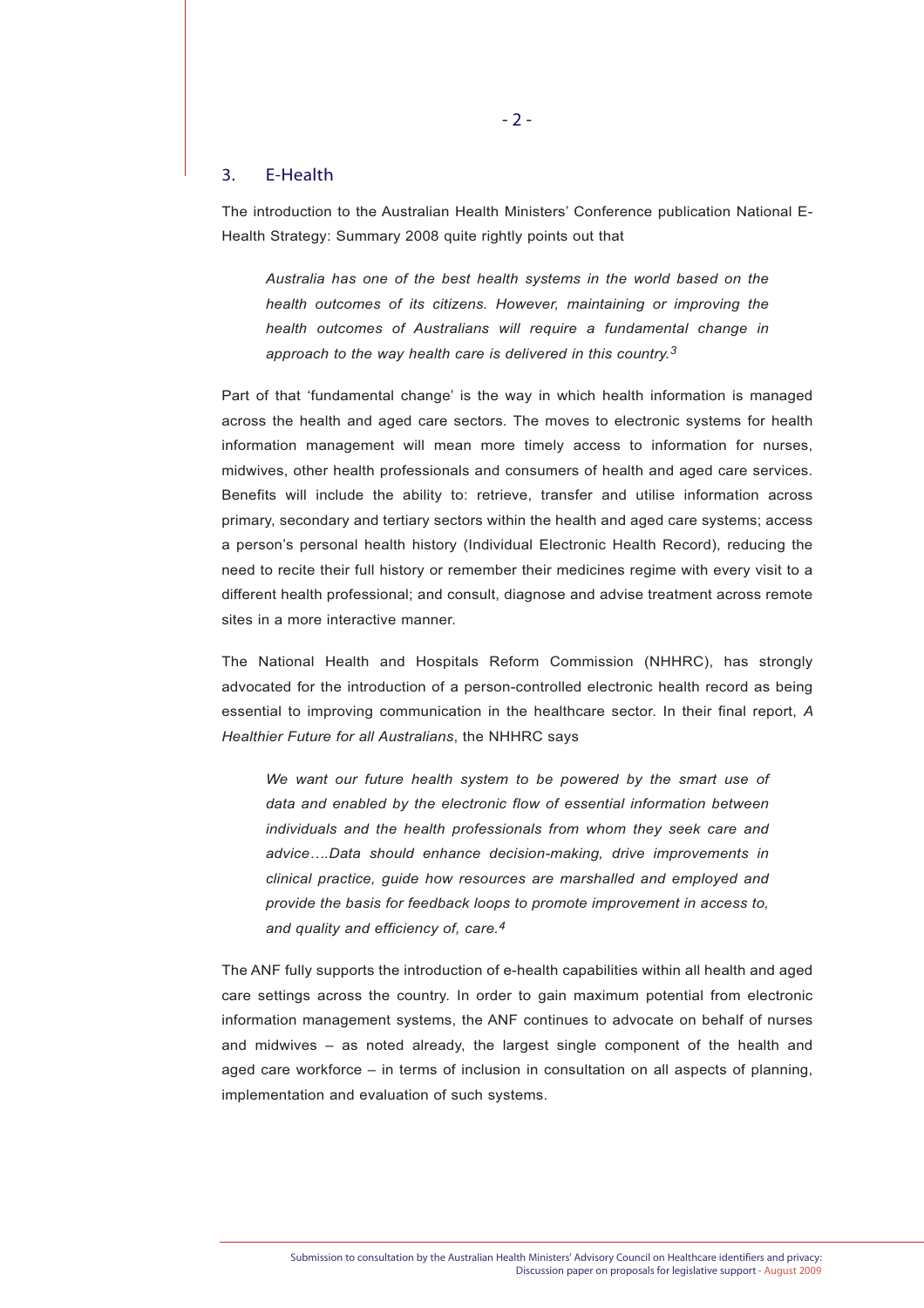In order to gauge the preparedness of nurses for the advent of electronic health records in all health and aged care facilities in the future, the ANF undertook a study in 2007, with Australian Government funding. The synopsis of that study, *Nurses and information technology*,<sup>5</sup> is included below:

*A study of 10,000 nurses in Australia (44% response rate) on their use of information technology has clearly identified that nurses recognize benefits to adopting more information technology in the workplace. They are however frustrated by limitations of access to the technology, software that is not always fit for purpose; and lack of opportunities for training. The level of use of information technology and information management systems is generally low and confidence in use is low even among those nurses who are users. There is evidence that familiarity, use and confidence in use are slightly higher in nurses who have recent tertiary education. Nurses feel poorly informed about information technology health initiatives and poorly consulted about implementation of these initiatives. Workload, number of computers, inadequate technical support and lack of training are principal barriers to the use of information technology. Technical support is especially poor in more remote locations. Neither the full potential of information technology in the provision of health and aged care nor the recognition by all nurses that information technology is an integral part of nursing will be realized until these limitations are addressed.*

As indicated in this synopsis, there is considerable work to be done with nurses and midwives in readiness for the implementation of e-health systems. The ANF is currently managing a second project, again funded by the Australian Government, which resulted from one of the recommendations of the *Nurse and information technology* study. This latest study, in conjunction with the Queensland University of Technology aims to develop, validate and publish Informatics Competency Standards for the nursing profession in Australia.

Information on these two studies has been included to highlight the fact that the success of the unique health identifiers initiative, even as a building block for electronic health records and information systems, hinges on nurses and midwives having an understanding of information management and having access to appropriate computing equipment in their workplace. It will be imperative too that nurses and midwives are consulted throughout the planning and implementation phases, and constitute a substantial component of the communication strategy. (refer to Section 6 of this submission)

# 4. Issues relating to Healthcare Identifiers and Privacy

General comments are provided in this submission to assist the AHMAC in deliberations on the development of healthcare identifiers and related legislation on privacy.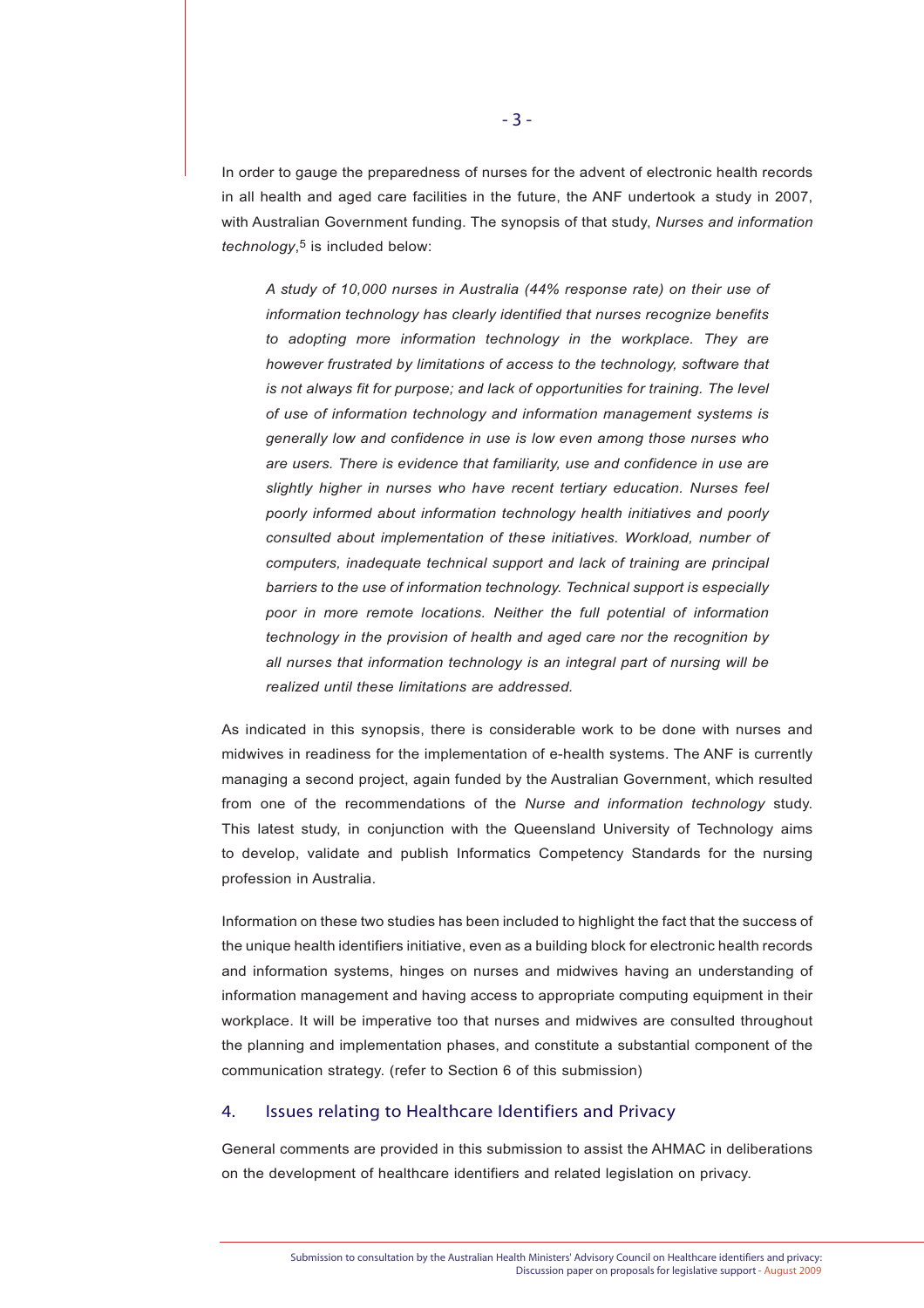#### 4.1 National healthcare identifiers

In advocating for a person-controlled electronic health record the NHHRC highlights the current difficulty in being able to "identify that a set of data is actually that of one person or another, as there are often many different identifiers for an individual in each service that they are treated."6 The NHHRC therefore recommended that

*…the Commonwealth Government legislate to ensure the privacy of a person's electronic health data, while enabling secure access to the data by the person's authorised health providers.*7

The NHHRC further recommended that there be unique identifiers established for each individual, for health care purposes, as well as unique identifiers for each health professional (beginning with nationally registered health professionals), and for each healthcare facility and service.<sup>8</sup>

The ANF fully supports the development of the unique healthcare identifier, acknowledging that it is the first building block needed to be established before the introduction of a national e-health system, which will incorporate an individual electronic healthcare record (IEHR).

The ANF shares the views of the Health Issues Centre that:

*The collection, use and disclosure of health information by practitioners involves issues of great sensitivity to consumers. Consumers are vulnerable to, and dependent on, the skills, expertise and goodwill of their health practitioner and, by extension, the agency in which they practice. The need for frank and open sharing of information between consumers and their practitioner is fundamental to the building of trust in these relationships. While practitioners have a range of professional, ethical and statutory obligations relating to health information, this information is increasingly handled by people with little or no specific training in responding professionally to these particular sensitivities. So, for example, while consumers may trust their practitioner, they may not have the same level of trust for the hospital or corporation that employs that practitioner or the government that monitors that service. Information given with confidence in a practitioner can move quickly beyond that practitioner's control.* 

*Consumers are also entitled to know that due attention is paid to the quality, integrity and security of their health records and what steps they can follow to obtain access to their health records.*9

The establishment of regulatory arrangements to ensure appropriate safeguards for patient health information is seen by the ANF as a critical adjunct to the implementation of a unique healthcare identifier for both health professionals and consumers of health services and the introduction of an individual electronic healthcare record (IEHR).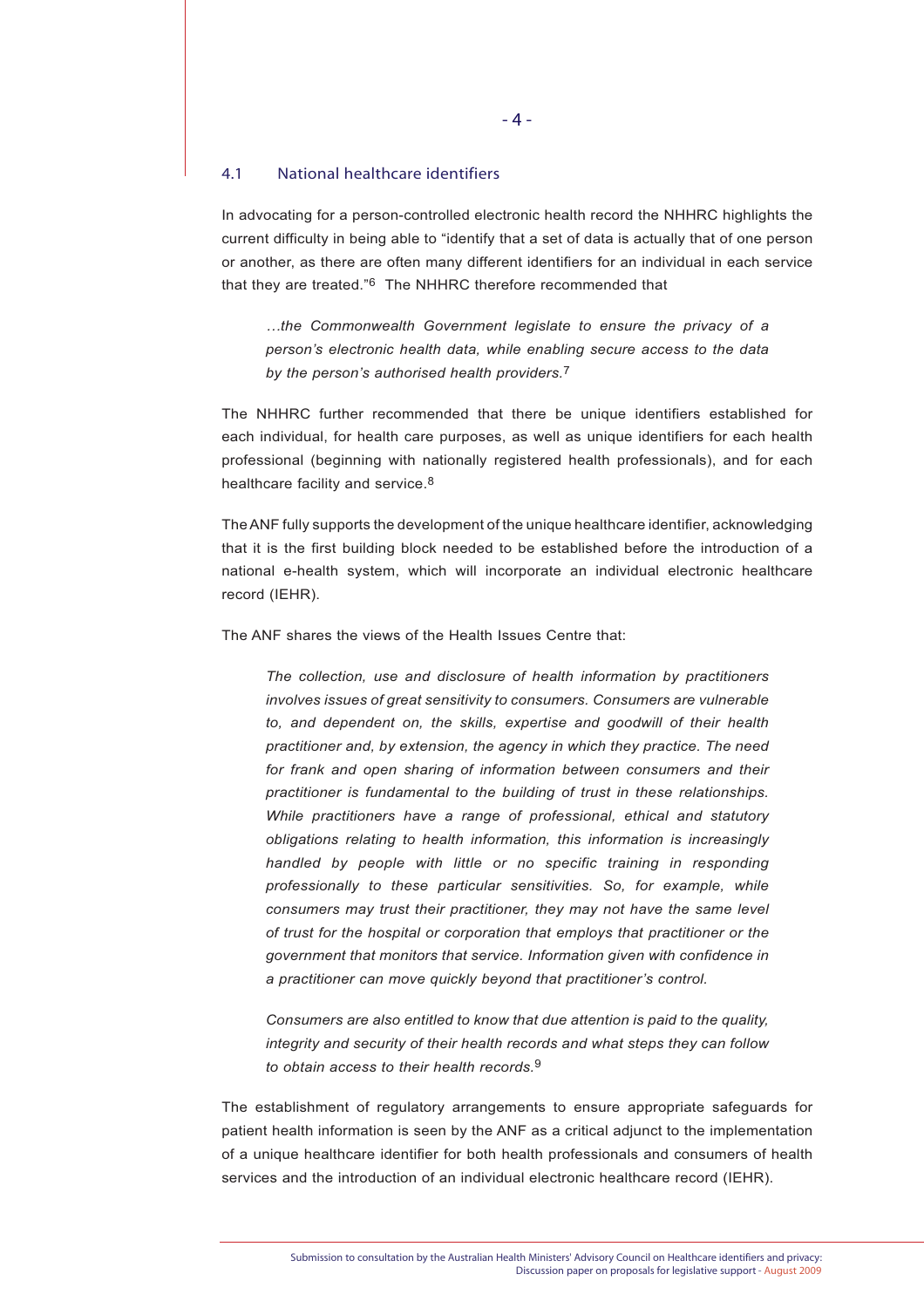#### 4.1.1 Issuing of Healthcare Identifiers

The ANF recognises that there will need to be three unique identifiers issued:

- an Individual Healthcare Identifier (IHI) for all individual consumers receiving health services in Australia,
- a Healthcare Provider Identifier Individual (HPI-I), and
- a Healthcare Provider Identifier Organisation (HPI-O).

Regarding the question of whether the Individual Healthcare Identifier (IHI) (that is, the one for individual consumers) should be issued on a universal or voluntary basis, it is the view of the ANF that the IHI be universally assigned. It is noted that this is the preferred approach identified in the AHMAC discussion paper. The ANF understands that this would be the simplest process and that in essence the IHI does not carry any health information – it is just an identifier of an individual.

In relation to the assigning of a Healthcare Provider Identifier – Individual, the ANF considers that the issuing of this HPI-I to an individual nurse or midwife through their regulatory body is the most appropriate mechanism. After 1 July 2010 there will be a national regulatory body for nurses and midwives, the National Nursing and Midwifery Board. The approach to assigning the IHI-I through the regulatory database provides comprehensive coverage of all registered nurses and midwives practising across the country.

The ANF notes that, in assigning a HPI-I through the regulatory process there are health professionals and health workers who are currently not regulated. The ANF suggests that, in the second tranche for assigning identifiers, AHMAC look more broadly at the health workers who will need to be identified to access healthcare records. The ANF advises caution in this allocation round as there are some health workers who may or may not need such access in their day to day practice.

The ANF commissioned an issues paper *Balancing risk and safety for our community: unlicensed health workers in the health and aged care systems*10 in which the author, Amanda Adrian, points out that

*Identifying these workers in terms of who they are, where they work and what they do is a challenge for researchers as there are no data bases that capture the full extent of this large but unstructured workforce. This workforce is scattered across numerous care environments: increasingly in all units of hospitals, residential aged care facilities, community health and welfare services, home care services, primary care settings, schools and disability services, to name but a few.*

Essentially, the ANF wishes to highlight that while there are groups such as Speech Pathologists and Audiologists, for whom it is entirely appropriate that they be considered for the assigning of a HPI-I, it is not appropriate to just assign wholesale to all currently unregulated workers engaged in care across the health and aged care sectors.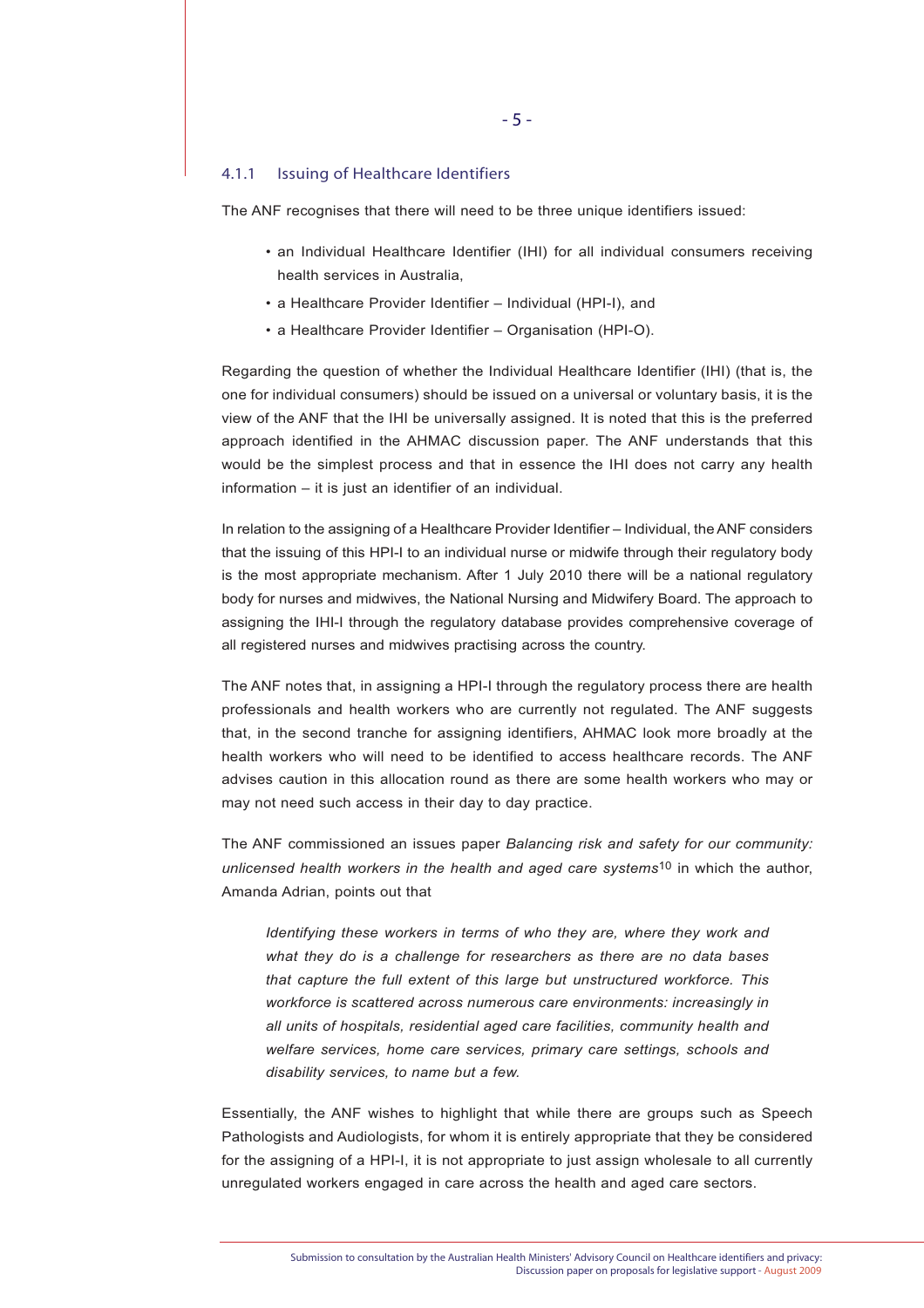## 4.1.2 Healthcare Identifiers Service

The proposal that, initially, the Healthcare Identifiers Service (HI Service) will be undertaken by Medicare Australia is supported by the ANF. The rationale given that Medicare already has a tried and trusted database for identifying individuals, is seen by the ANF to have merit.

However, the ANF notes that this may be an 'interim arrangement' for expediency and places on record our request that there be full consultation with all stakeholders before any change is made for a longer term arrangement for the HI Service.

The issue that any changes to details of an individual with Medicare, such as a name or address change, will be automatically available to the HI Service, is another positive aspect of using Medicare Australia as the HI Service. This reduces the inconvenience to the individual of having to make such changes across multiple agencies and increases the accuracy of the data held for the unique healthcare identifier.

# 4.1.3 Legislative support for the Healthcare Identifiers Service

The HI Service will be a fundamental starting point for secure, reliable electronic exchange of information for healthcare purposes. The ANF agrees that legislation is required to support the establishment of the HI Service, and that it must operate within a national privacy environment suited to the particular privacy needs of health information.

#### 4.1.3.1 Proposals for legislation

In response to the general questions posed in the discussion paper<sup>11</sup> (p20) the ANF offers the following brief comments:

*Are the proposals for legislation fit for purpose and support the objectives of the Healthcare Identifiers Service (HI Service)?*

It is proposed that in order for the HI Service to have sufficient protections that can ensure public confidence, there will be statutory arrangements to support its operation which will provide a similar level of accountability and scrutiny as apply to Medicare Australia. As stated previously the ANF supports the allocating of the functions of the HI Service to an existing statutory authority – Medicare Australia. This support is given because Medicare Australia has existing information and service infrastructure and so there is no need to set up duplicate services. In addition, the use of existing infrastructure means that the HI Service can be operational sooner than would be possible with a completely new service having to be established. It is the ANF's view that the Healthcare Identifiers always remain discreetly in Government ownership and this should be reflected in the privacy legislation.

*Will the proposals for legislation raise any significant issues for stakeholders if they are implemented as proposed.*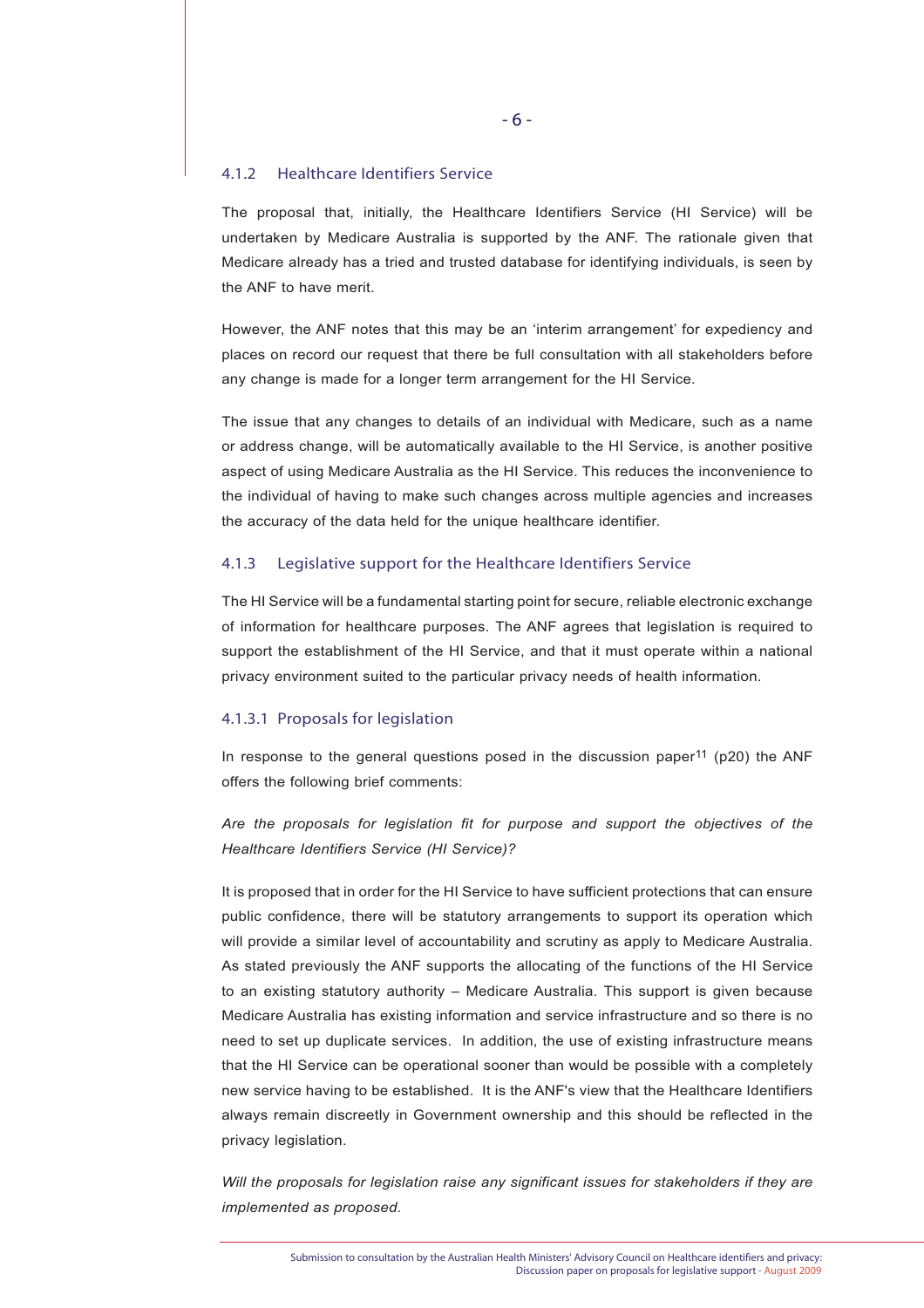The ANF gives in principle support to the proposed legislation that it will not raise any significant issues for stakeholders if they are implemented as proposed.

However, the ANF cannot say definitively whether or not the existing legislative provisions relating to personal privacy are adequate or that if they may require amendment at a future stage as not all the implications are clear. The ANF would urge a watching brief be maintained during each stage of the development and roll out of the HI Service and unique healthcare identifiers.

The ANF considers that there should be mechanisms built into the implementation for independent evaluation and critical review of all processes relating to the unique healthcare identifiers.

*Is there a need for modifying or adding to in order to support implementation of the Healthcare Identifiers Service and participation by individuals, healthcare providers and healthcare provider organisations.*

#### *Definitions*

The definitions of healthcare service and healthcare provider do need to be broad and those contained in the national Privacy Act would seem to be appropriate as facilities from acute through to primary health care settings, including schools, are included. However, there doesn't appear to be mention of aged care facilities. In addition, the health service definition should be inclusive of anywhere that a health professional may be employed to provide health care - for example, a building site which employs an occupational health and safety nurse.

#### *Collection*

The ANF supports the notion that only information that is necessary for the purposes of the HI Service be collected.

#### Information for:

IHI: The information already collected for Medicare purposes should be sufficient for the IHI.

HPI-I: With reference to the data fields outlined on page 26 of the discussion paper for collection for the HPI-I, the ANF questions the purpose of 'provider individual specialty' and 'registration status'. In the case of nursing in particular, a nurse could provide care in a range of specialty areas.

HPI-O: The ANF notes that the information suggested for collection to support a Healthcare Provider Directory Service will be optional and suggests that it is not necessary to collect 'provider individual specialistation' and 'date of death'. Also, there are health professionals who practice out of an employment agency and are not tied to one particular place of business.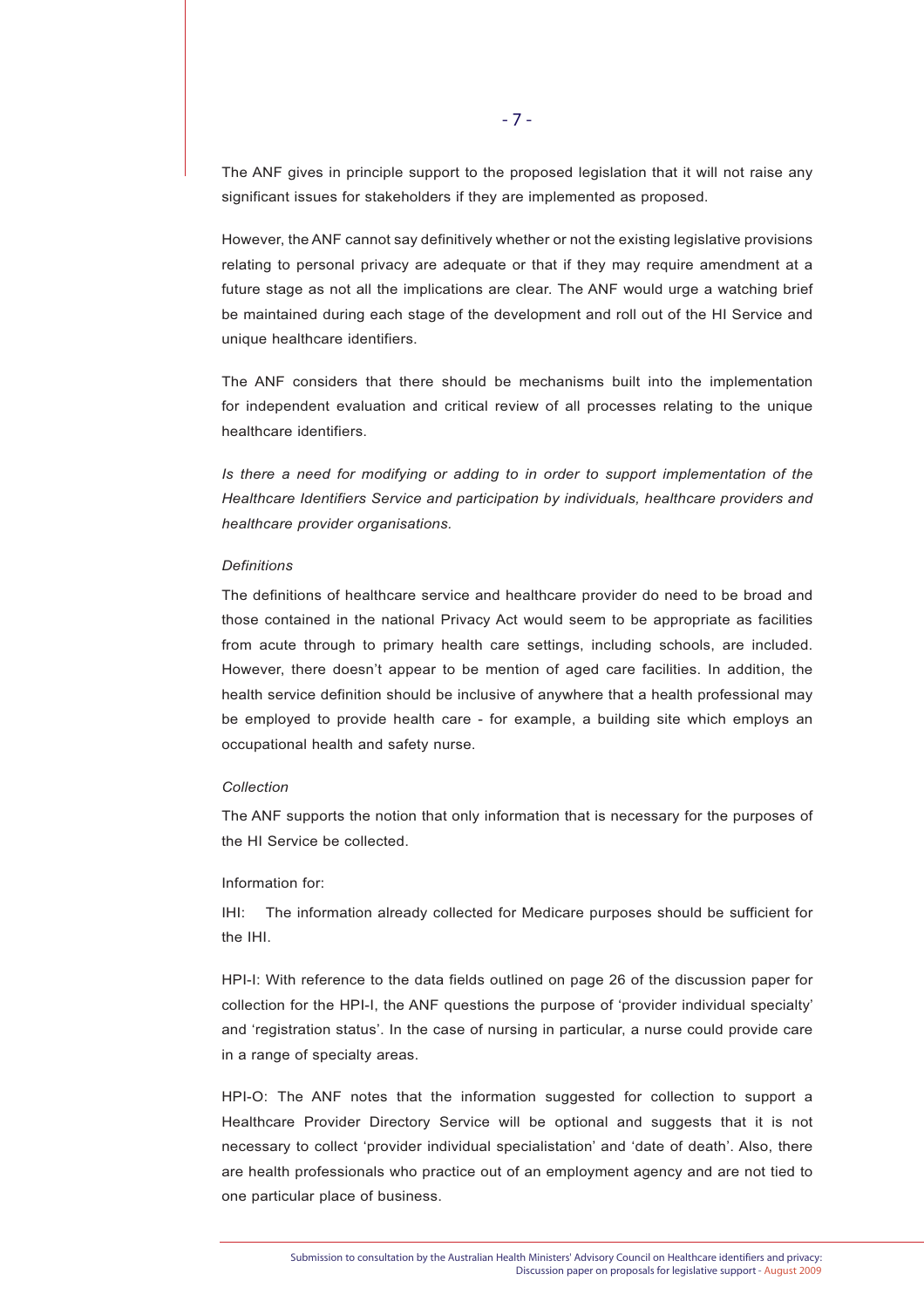#### 4.1.4 Governance arrangements

The discussion paper, in a reference to possible future expansion of functions of the HI Service, makes mention that "…over time, some expansion of the currently proposed use of the HI Service may be required, particularly as other local and national e-health services which rely on healthcare identifiers are implemented."12

The ANF recognises the potential for 'function creep'. In agreeing with Proposal 19 "Establish a process for controlling the expansion of the future uses of the HI Service", the ANF seeks assurances from AHMAC that any broadening of the functions of the HI Service would only occur after an identified and obligatory process of rigorous impact analysis, key stakeholder and community participation in a public debate and stringent safeguards being applied to any additional functions that are introduced.

## 4.1.5 Other issues

There needs to be specific provision in the legislation to cover the following issues:

## *Outliers*

Currently there are people living in Australia who do not possess a Medicare Australia card for a variety of reasons. Examples include homeless people, refugees, those people who are in this country without the necessary official visas or residency requirements. It is unclear as to how these people would be dealt with in relation to the assigning of a unique healthcare identifier.

### *Right of choice*

There are some people for whom the right of choice to their unique healthcare identifier being used is not evident either temporarily or on a longer term basis. This is an issue for people with serious mental illnesses, dementia, intellectual or physical disabilities without vigilant guardians or carers.

## *Access to IHI*

The ANF does not support the access to a unique healthcare identifier by people where there is a commercial arrangement, such as insurance companies. This should be made clear in the legislation.

#### *Loss of disc/voucher or whatever token is used to carry the IHI*

There needs to be clear information to the community as to what implications there are, if any, should the individual lose the disc/voucher or whatever token is used to carry the IHI.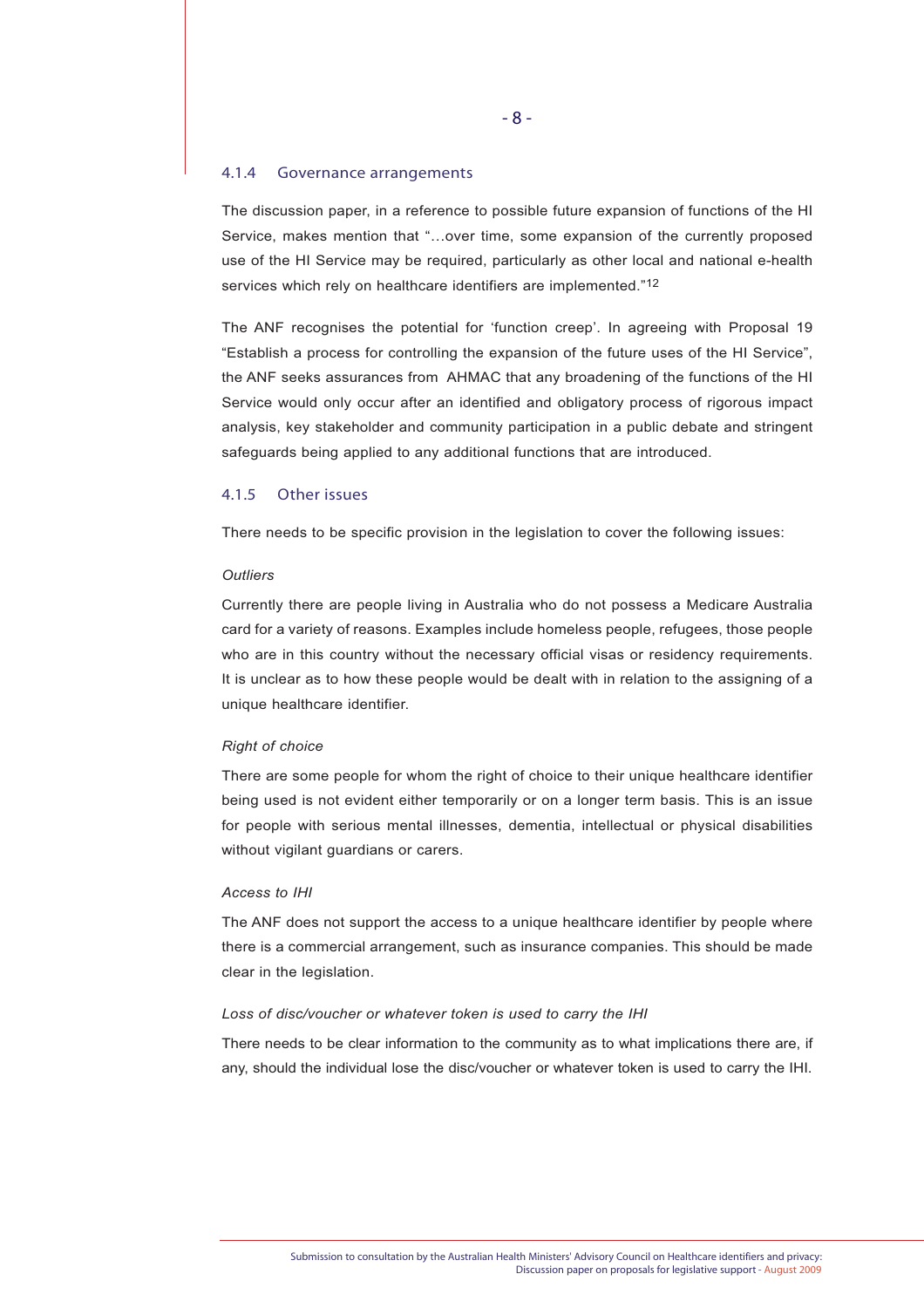## 5. A national privacy framework

It is the view of the ANF that in the introduction and implementation of a HI Service it is critical that a national regulatory framework be developed to cover the privacy aspects of this Service in managing the information of individuals.

## 5.1 Health Information Privacy

The ANF advocates for the protection of individuals' privacy particularly in relation to health information. Health professionals have long been entrusted with delicate and personal information of those they care for and have built solid reputations around the ethical and professional boundaries of recording and communicating any such information.

Advancements in technology have had and continue to have profound effects on the health sector. The ANF acknowledges that in most instances these developments contribute to overall improvements in health outcomes and assist clinicians in the delivery of care. Ultimately the development of an electronic health record will give health professionals access to a streamlined and potentially more accurate health care history that can be carried across health sectors and jurisdictions. Whilst this could be an invaluable advancement to health care, the complex systems that allow it, will also allow for much easier, and potentially unauthorised, access to an individual's data, due to the potential for access to a larger record database than is possible with paper based records. It is in such an environment that protection of data must be stringent and of the utmost importance.

While the unique healthcare identifiers do not themselves hold any healthcare information, it is their proposed link to an individual's electronic healthcare record which poses a real or perceived risk and thus the need for a carefully considered legislative framework for their implementation and use.

#### 5.1.1 Potential Impact

*The potential impact on people who deliver and receive healthcare of the changes proposed in the areas of coverage, definitions and amendments to the Unified Privacy Principles.*

The ANF considers that the benefit to the public of having a system of healthcare identifiers and individual electronic healthcare records outweighs the privacy risks. However, this must not mean that privacy safeguards are foregone. It is important that privacy principles be applied to each layer of development and operation for the unique healthcare identifiers.

A regulatory framework needs to be in place to protect the public from misuse and abuse of the HI Service and unique healthcare identifiers, as well as there being the Government's responsibilities for appropriate stewardship of community resources.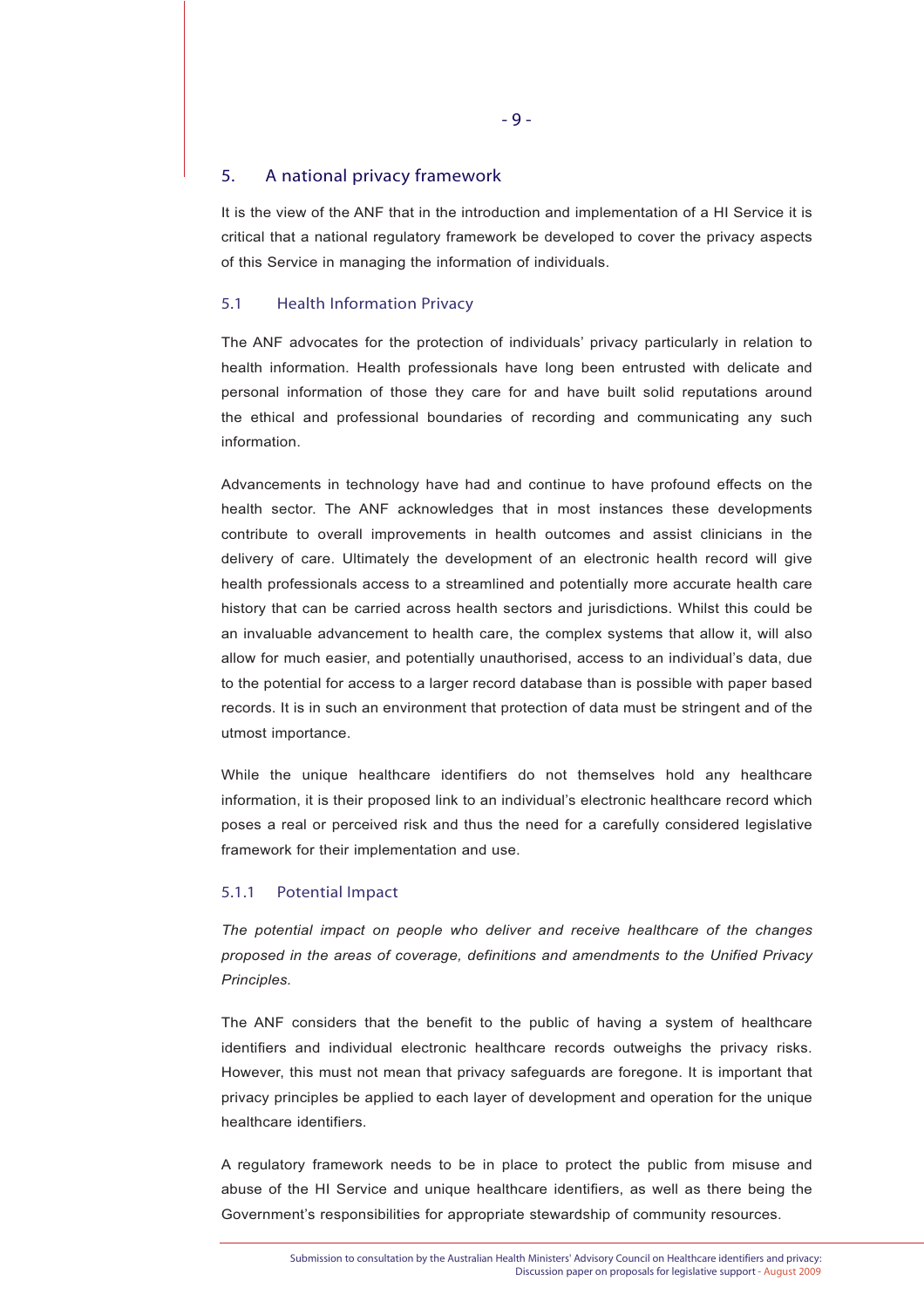## 5.1.2 Consultation

There must be consultation and cooperation with the professional and industrial organisations representing health professionals and other workers who have a key role in the development of codes and policy, in ensuring that there is agreement and consistency in approach to matters relating to health information and privacy.

## 5.1.3 Research

A plan for qualitative research to describe and evaluate the effect of the legislation on the protection of consumer privacy should be undertaken within 3 years of the introduction of the HI Service.

# 6. Communication strategy

It is imperative that the introduction of Healthcare Identifiers be accompanied by the development of a comprehensive communication strategy for both consumers and health professionals and workers in all health and aged care systems nationally. To improve the chances of success of this communication strategy, health professional and consumer input must be sought on both the development and implementation phases, including the development of information products, to educate consumers and health professionals about the scheme and legislative frameworks.

The following strategies are suggested:

- The use of various media (print, TV, and web based technology) to promulgate accessible consumer focused information about the HI. This should be in 'plain English' as well as community languages, and include scenarios and examples to ensure that consumers understand the way in which the HI is applied to their health information. These products need to be widely advertised and distributed through consumer networks and in the popular media.
- The use of various media (print, TV, web based technology) being used to promulgate accessible information for health professionals, health workers and health researchers that can be widely advertised and distributed through the conduits of professional and industrial networks. This includes articles in the plethora of health professional/worker newsletters, journals and bulletins – both print and electronic.
- Free workshops and presentations being conducted for consumers and health service providers and researchers, targeting specific groups such as:
	- o people in regional and rural areas
	- o people from migrant and refugee communities
	- o people from Indigenous communities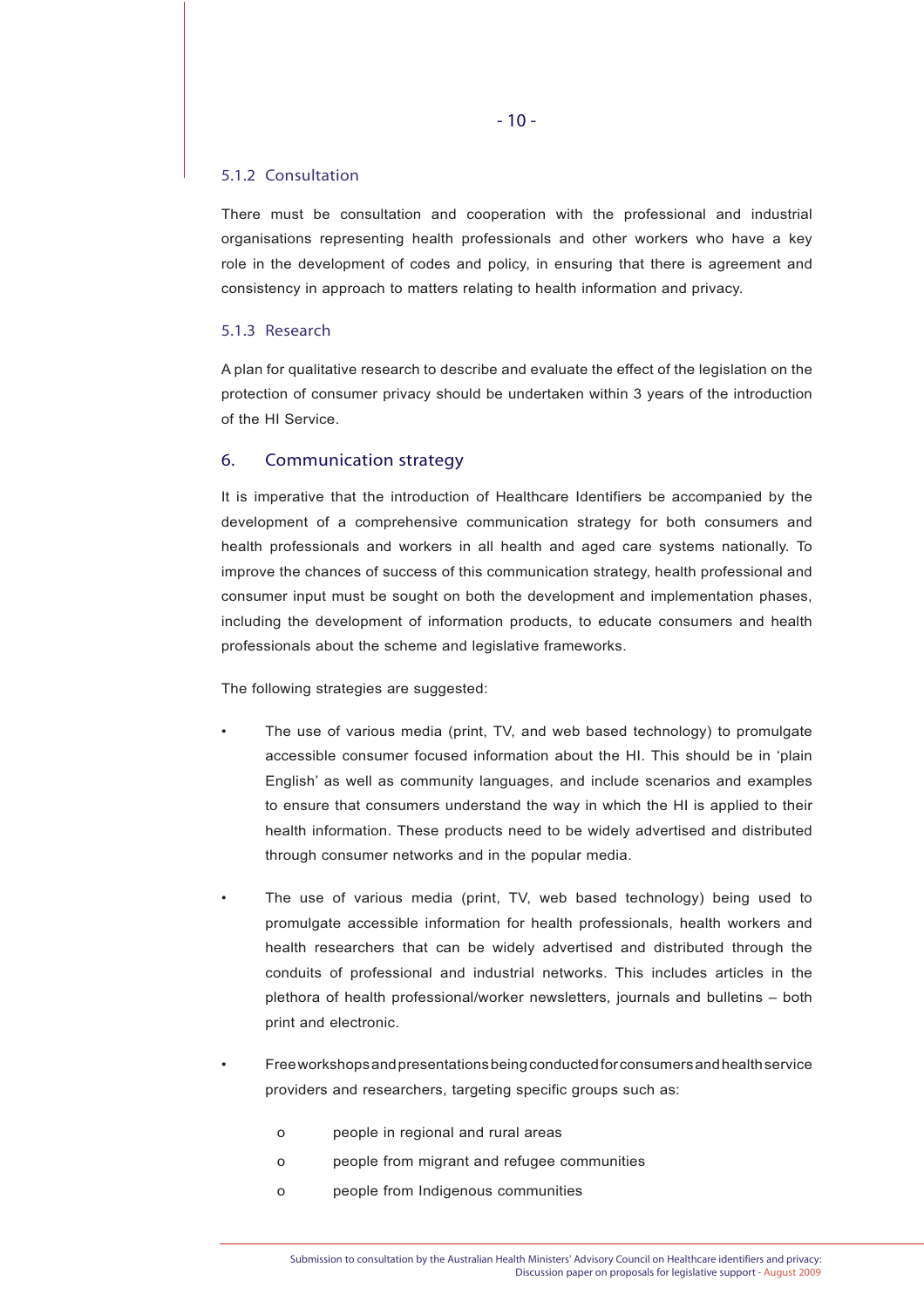- o people from marginalised and vulnerable populations, people in custody
- o people with chronic illness, young people and people affected by substance misuse
- o different groupings of health workers by professions, venues of work, type of work (for example, clinical practice, management, research, hotel services, administration).
- To enhance the effectiveness of these educational sessions they should be developed through consultation with consumers and health service providers that include representatives from the target community and group.
- That the language, content and tone of the information communicated be positive in outlining the use of the healthcare identifiers, and the privacy arrangements.

## Conclusion

The ANF strongly supports the introduction of electronic systems within all health and aged care facilities across the country. Access to healthcare information through electronic systems will vastly improve the timeliness and quality of communication flows leading to enhanced outcomes of care for individuals. The assigning of unique healthcare identifiers is an essential first step in the implementation of individual healthcare records systems. The assurance of privacy for individuals is paramount and is best enshrined in legislation.

The ANF has welcomed the opportunity to participate in consultation to provide advice to the Australian Health Ministers' Advisory Council (AHMAC) on the development of the legislation which will support the establishment and implementation of national healthcare identifiers and enhanced arrangements for the privacy of health information.

The nursing and midwifery professions are a key component of the health and aged care workforce. As such it is imperative that they be engaged in the planning and implementation phases for this initiative. Inclusion of nurses and midwives in the communication strategy will be vital as their gaining an understanding of the identifier system will aid in the success of the implementation phase. The ANF would be pleased to provide further advice during this time.